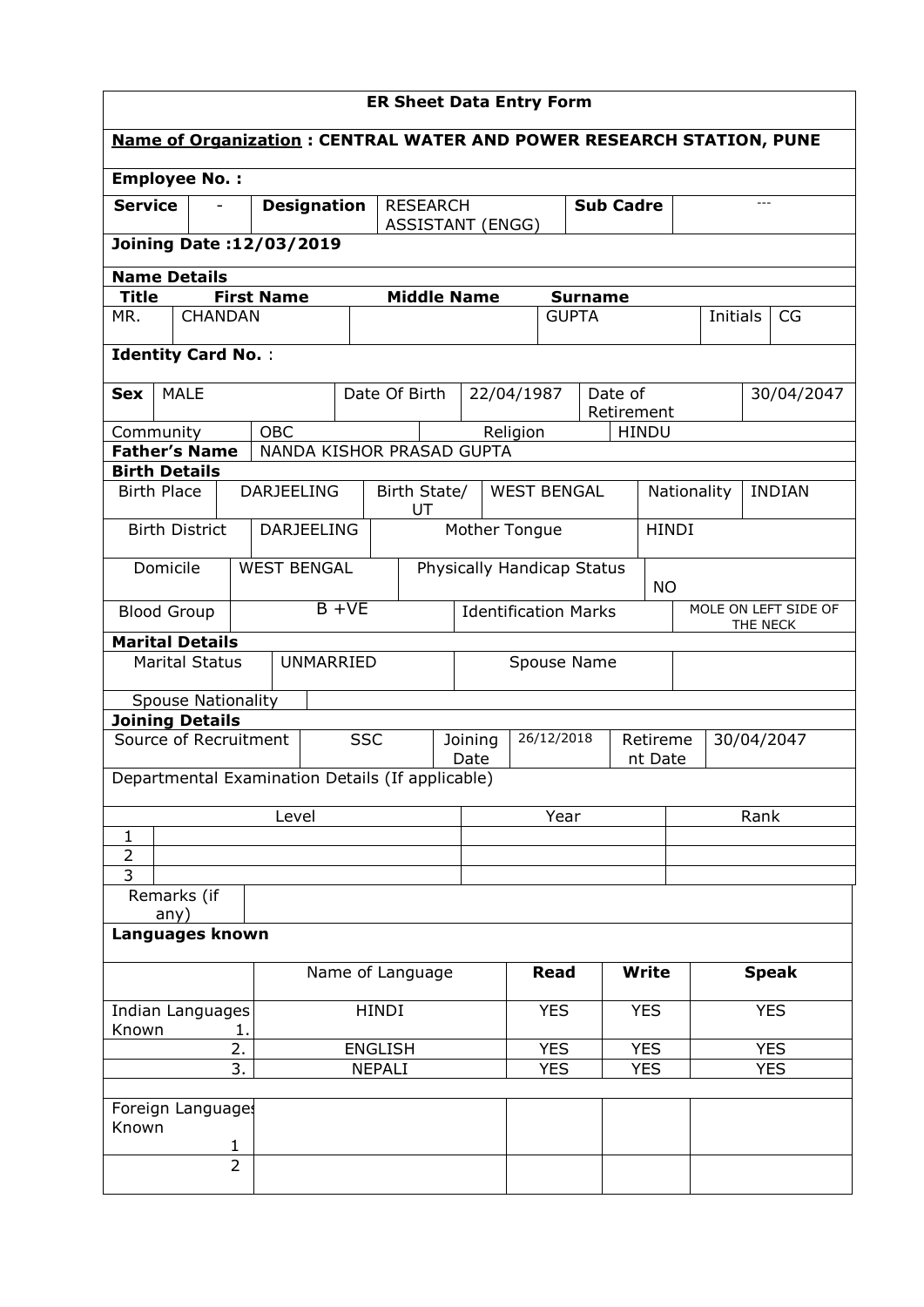## Details of deputation (if applicable)

| Name of the Office | Post held at that<br>time in parent office | Name of post<br>(selected for<br>deputation | Period of deputation |      |  |
|--------------------|--------------------------------------------|---------------------------------------------|----------------------|------|--|
|                    |                                            |                                             | Since                | From |  |
| -                  |                                            |                                             |                      |      |  |

## Details of Foreign Visit

| SI.<br>No. | Place of Visit | Date of<br>visit | Post held at<br>that time | Whether it<br>is a<br>personal or<br>official visit | Details of visit |
|------------|----------------|------------------|---------------------------|-----------------------------------------------------|------------------|
|            |                |                  |                           |                                                     |                  |

## Transfer/Posting Detail (if applicable)

| Place | Period of posting |      |  |  |  |  |
|-------|-------------------|------|--|--|--|--|
|       | Since             | From |  |  |  |  |
|       | ۰                 |      |  |  |  |  |
| -     |                   |      |  |  |  |  |
|       |                   |      |  |  |  |  |
|       | -                 | -    |  |  |  |  |
| -     |                   |      |  |  |  |  |

| <b>Qualification</b> (Use extra photocopy sheets for multi qualifications, experience, training, awards details) |            |                          |                         |                  |                         |                         |  |                  |  |  |
|------------------------------------------------------------------------------------------------------------------|------------|--------------------------|-------------------------|------------------|-------------------------|-------------------------|--|------------------|--|--|
| Qualification                                                                                                    | Discipline |                          |                         | Specialization 1 |                         |                         |  |                  |  |  |
| <b>B TECH</b>                                                                                                    |            | <b>ELECTRICAL &amp;</b>  |                         |                  | <b>ELECTRICAL &amp;</b> |                         |  |                  |  |  |
|                                                                                                                  |            | <b>ELECTRONICS ENGG</b>  |                         |                  |                         | <b>ELECTRONICS ENGG</b> |  |                  |  |  |
| Year                                                                                                             |            | Division                 |                         |                  | CGPA/ % Marks           |                         |  | Specialization 2 |  |  |
| 2013                                                                                                             |            | I <sup>st</sup> DIVISION |                         |                  | 8.54                    |                         |  |                  |  |  |
| Institution                                                                                                      |            | University               |                         |                  | Place                   |                         |  | Country          |  |  |
| <b>INSTITUTE OF SCIENCE</b>                                                                                      |            |                          | PASCHIM MEDINIPUR       |                  | <b>WEST BENGAL</b>      |                         |  | <b>INDIA</b>     |  |  |
| <b>&amp; TECHNOLGY</b>                                                                                           |            |                          |                         |                  |                         |                         |  |                  |  |  |
| <b>Experience</b>                                                                                                |            |                          |                         |                  |                         |                         |  |                  |  |  |
| Type of Posting                                                                                                  |            |                          | Level                   |                  |                         |                         |  |                  |  |  |
|                                                                                                                  |            |                          |                         |                  |                         |                         |  |                  |  |  |
| Designation                                                                                                      |            |                          | <b>Present Position</b> |                  |                         |                         |  |                  |  |  |
|                                                                                                                  | RA (ENGG)  |                          |                         |                  |                         |                         |  |                  |  |  |
| Ministry                                                                                                         | Department |                          |                         |                  |                         |                         |  |                  |  |  |
| <b>MOWR</b>                                                                                                      |            |                          | <b>CWPRS</b>            |                  |                         |                         |  |                  |  |  |